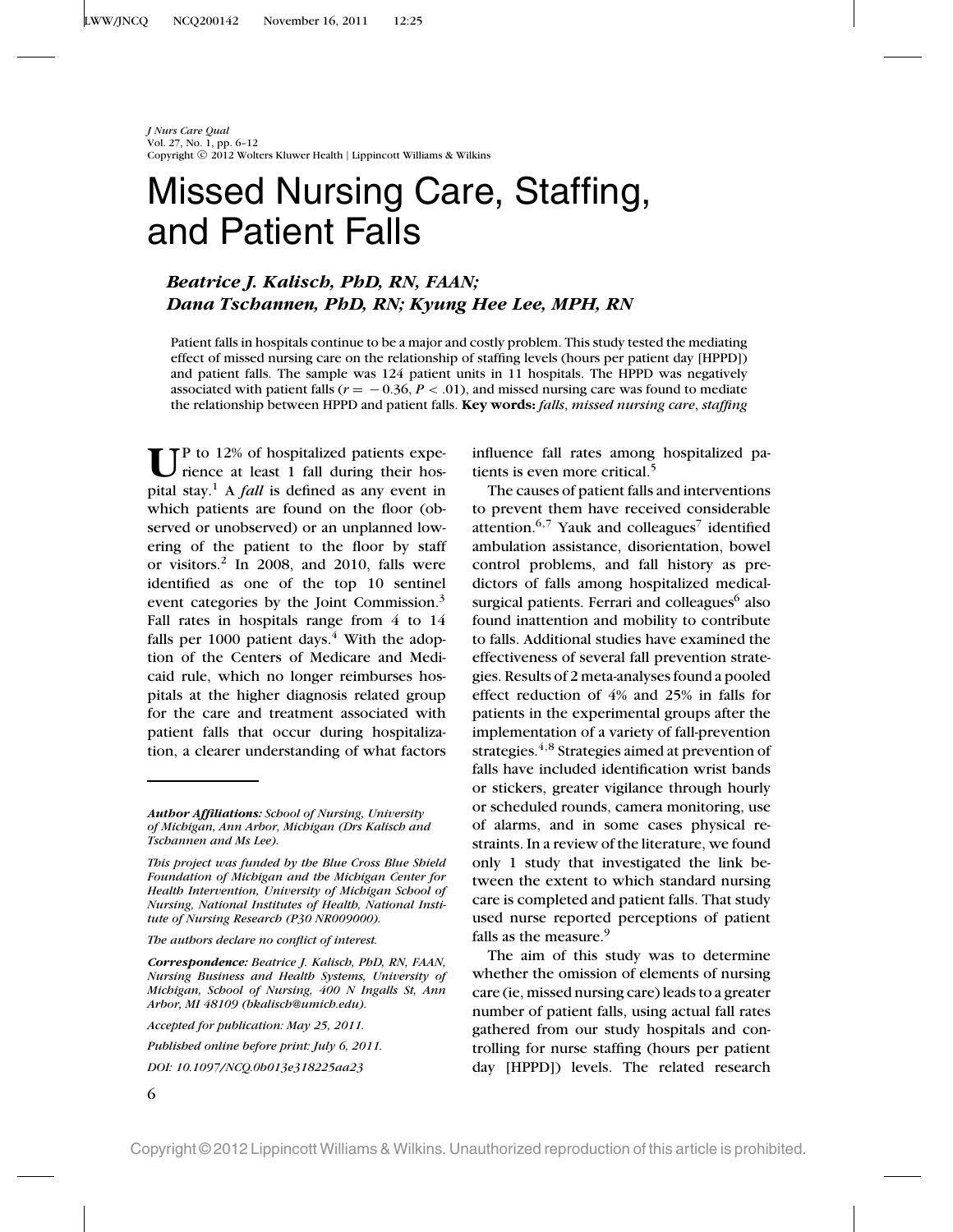questions were as follows: (1) Do nurse staffing levels (HPPD) predict patient falls? and (2) Does missed nursing care mediate the effect of staffing levels on patient falls?

# **LITERATURE REVIEW**

Falls have adverse consequences for patients (eg, mortality, fractures, functional dependence, and fear of reoccurrence) and staff providing direct patient care (eg, feelings of guilt, apprehension). Although several national and professional organizations have developed evidence-based guidelines that set forth strategies for reducing falls,  $10,11$  consistency in implementation of these strategies has been limited. Findings from 188 medical-surgical units in 48 hospitals across the United States found that risk-specific interventions (such as ambulation and medication management) are not being implemented consistently.12

This finding is in line with our research where we have identified that elements of nursing care are being regularly missed in acute care hospitals. We have conducted 3 studies of missed nursing care, the first being a qualitative focus group study on 5 patient units,  $^{13}$  the second a quantitative study in 3 hospitals,  $14$  and the third, an expansion of the 3-hospital study in 10 hospitals with diverse characteristics (eg, size, teaching status). $15$ The results of these studies showed that a substantial amount of standard required nursing care is being left undone and that the patterns of missed care are similar across hospitals. Ambulation of patients 3 times per day (or as ordered) was the most frequently reported element of missed nursing care with 76% of nurses reporting this action being frequently or always missed. Similarly, Callen and colleagues<sup>16</sup> found that 73% of patients did not walk during their inpatient stay on a medical-surgical unit.

Previous studies have found that nurse staffing levels are predictive of patient falls.<sup>17-19</sup> Lake and colleagues<sup>18</sup> studied 5388 units in 108 Magnet and 528 non-Magnet hospitals and found that an additional registered nurse (RN) HPPD was associated with a 3% lower fall rate in intensive care units .<sup>18</sup> Similarly, Dunton and colleagues $17$  discovered that higher fall rates were associated with lower HPPD and a lower percentage of RNs. This association held true for higher staffing levels up to 15 HPPDs on step-down, medical, and combined medical-surgical units; however, no evidence was found of this relationship above the 15-hour cutoff point.

Although the evidence points to several effective strategies for fall reduction, fall rates and injuries from falls remain high. Interventions implemented to reduce falls still remain vague or general in nature with limited effect size. This may be related to (1) poor dissemination of the research findings to bedside clinicians or (2) the failure of staff to effectively implement evidence-based strategies for patient-specific risk factors. It also may be due to a practice of routinely missing aspects of nursing care and not addressing these errors of omission.

# **CONCEPTUAL FRAMEWORK**

The conceptual framework for this study is the missed nursing care model, which hypothesizes that missing or not completing standard, required aspects of nursing care leads to poor patient outcomes. The missed nursing care model is based on the structure, process, and outcome framework, as described by Donabedian. $20$  In the missed nursing care model, *structure variables* are the characteristics of patient units and hospitals—such as staffing levels—while the *process variable* (what is in the "black box of nursing care") is defined as missed nursing care. Finally, outcomes are both patient (eg, falls, hospital acquired infection rates) and staffrelated (eg, job satisfaction, intent to leave, turnover) outcomes. For the purpose of this study, we examined the relationship between nurse staffing (structure), missed nursing care (process), and patient falls (outcome).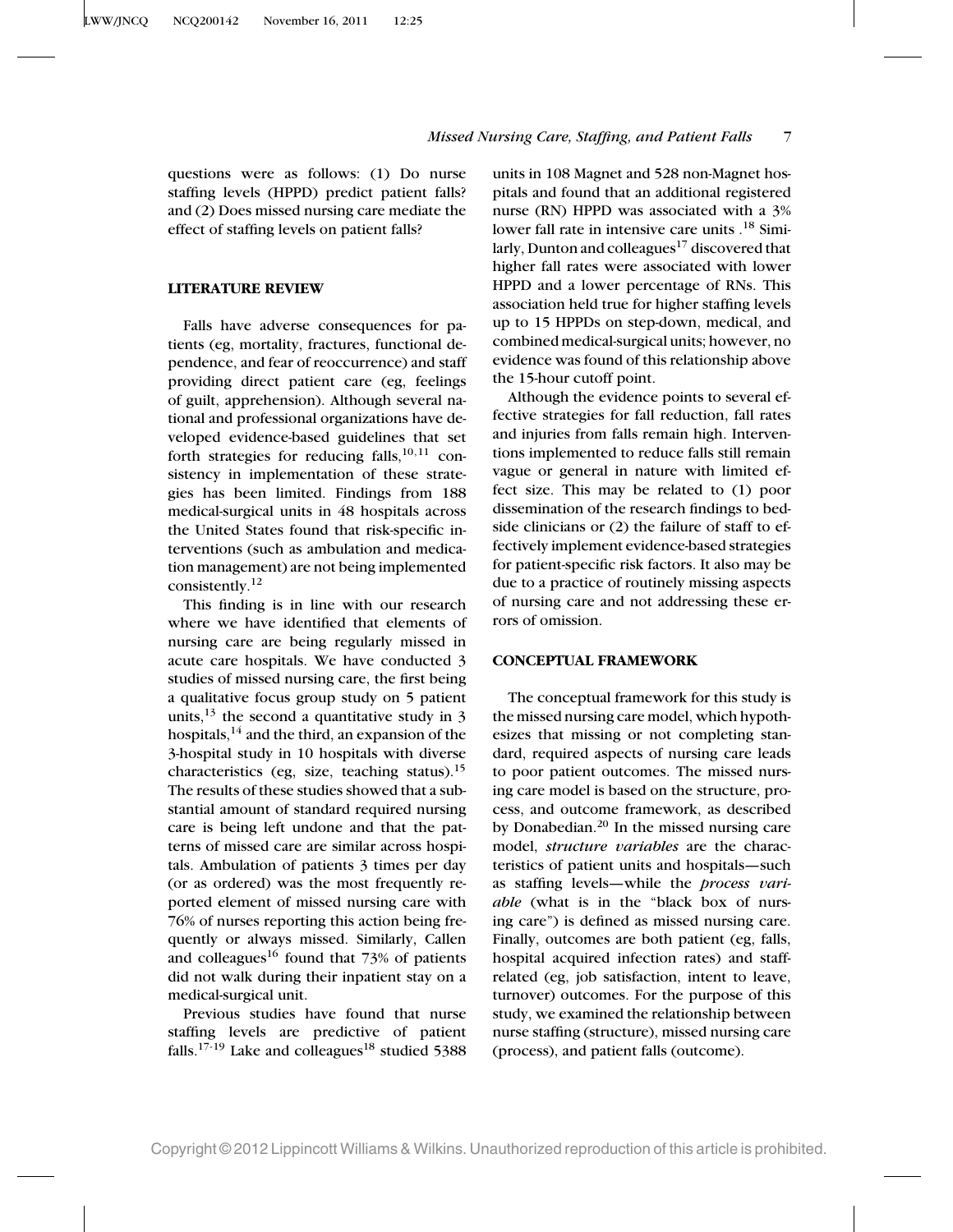# **METHODS**

# **Sample and setting**

This study used a cross-sectional, descriptive design. The study was conducted in 11 acute care hospitals ranging in bed size from 60 to 913. The number of participating patient care units in each of the hospitals ranged from 2 to 22 units, which included a total of 124 units. Unit inclusion criteria were (1) an average patient length of stay 2 days or more and (2) a patient population older than 18 years. Exclusion criteria were (1) short stay units ( $\leq$ 23 hours) and (2) pediatric, women's health, perioperative, and psychiatric units. All patient care units in the hospitals that met the inclusion criteria agreed to participate in the study.

The total nursing staff on these units who participated in the study was 3432 nurses (RNs and licensed practical nurses) and 980 nursing assistants. The overall return rate was 57.3%, with a unit response rate ranging from 34.4% to 99.6%.

# **Study variables**

# *Missed nursing care*

Missed nursing care was measured by the MISSCARE survey that asks participants to identify how frequently elements of care (such as, ambulation, turning, patient assessment, teaching, discharge planning, medication administration) are missed, using a 4-point Likert scale, with anchors "rarely missed" (1) to "always missed" (4). The reliability and validity of the MISSCARE survey has been reported elsewhere.<sup>21</sup>

Because the missed care survey covers a wide range of nursing care interventions, we asked a panel of experts, nurses in acute care hospitals who hold quality improvement and/or risk management responsibilities, to identify which of the 24 elements of nursing care on the MISSCARE survey have the potential to impact fall rates if it is not provided. The 5 elements of nursing care on which the experts  $(n = 38)$  agreed were ambulation, patient assessments each shift, focused reassessment, response to call light, and assistance with toileting. The internal consistency measured by Cronbach  $\alpha$  for the 5 elements of nursing care is 0.75. These elements are in line with previous literature identifying patient risk factors related to falls. $6,7$  Therefore, for the purpose of this study, missed nursing care refers to the frequency nurses reported these 5 fall-related elements as being missed.

# **Hours per patient day**

*Hour per patient day* was defined in accordance with the National Database of Nursing Quality Indicator standards. The HPPD values were calculated as the number of productive hours worked by all nursing staff (RN, licensed practical nurse, nursing assistant) with direct patient care responsibilities divided by in-patient days.

#### **Fall rate**

*Falls* were defined as any event in which patients are found on the floor (observed or unobserved) or an unplanned lowering of the patient to the floor by staff or visitors. Fall rates were calculated as the number of falls per 1000 patient days.

#### **Procedures**

After institutional review board approval from each of the participating hospitals, study data were collected from November 2008 to August 2009. Data included (1) surveying the nursing staff on each of the study units utilizing the MISSCARE survey and (2) collecting HPPD and fall rate data by patient care unit from administrative data repositories. Packets containing a letter explaining the study, the MISSCARE survey, and a return envelope were placed in each staff member's mail box. Nursing staff were asked to place completed surveys in locked boxes located on their respective units.

For staffing data, hospitals were asked to provide the data in raw form (ie,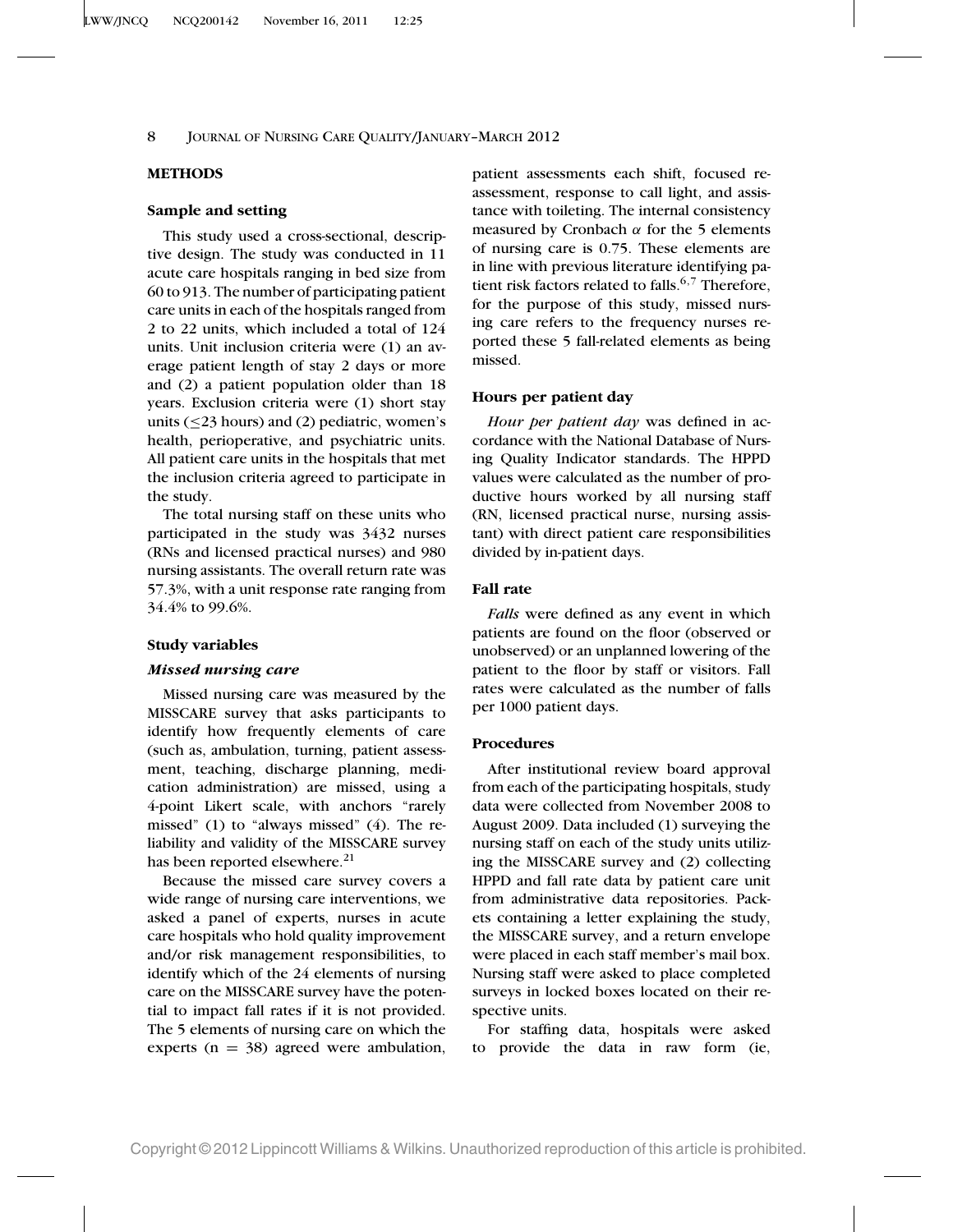numerator and denominator) to ensure consistency in computation across hospitals. Administrative staff in each hospital were given a Microsoft Excel file with specific definitions and data requirements and were asked to input data into a template designed by the research team. Then, the research team computed all variables of interest. Fall rate data also were collected by administrative staff of each hospital after providing a specific definition of fall rate to the staff. The monthly fall rate was collected for each of the 2 months corresponding with survey administration in each hospital.

#### **Data analyses**

Data were analyzed with the SPSS 17.0 (Chicago, Illinois). The unit of analysis was the patient care unit. Because the fall rate is positively skewed (skewness  $= 1.43$ ), square root transformations were performed to adjust for this. The square root of the fall rate was used for analyses. Although missed nursing care scores were collected at the individual level ( $n = 4412$ ), they were aggregated to the unit level (as the dependent variable falls was a unit level variable). The unit level overall mean score of missed nursing care was the average amount of missed care identified for each unit. Correlation analyses were used to address the relationship between staffing, case mix index (CMI), missed nursing care, and patient falls.

To examine the mediating effect of missed nursing care on the relationship between staffing (ie, HPPD) and patient outcomes (ie, fall rates), 3 regression equations were calculated. A variable functions as a mediator when it meets the following conditions: the independent variable must affect the mediator in the first equation; the independent variable must affect the dependent variable in the second equation; and the mediator must affect the hold in the predicted direction, and the effect of the independent variable on the dependent variable must be less in the third equation than in the second.<sup>22(p1177)</sup>

# **RESULTS**

Respondents in each of the units were primarily female (91%) and older than 35 years (54%). Most participants worked full time (81%) and 12 hours shifts (75%). In terms of education and experience, the average percentage of staff on the unit holding a BSN degree or higher was 47%, and 51% of employed staff had more than 5 years experience. Twenty-six percent of patient units were intensive care units and the others were medical-surgical, step-down, and rehabilitation units.

The mean missed nursing score for participating units was  $1.50$  (SD = .18), with a range of 1.07 to 2.59. Hour per patient day values ranged from 6.46 to 31.99 with the mean being  $11.12$  (SD = 4.55). The mean score of fall rates on the units was  $3.82$  (SD = 2.74), with a range from a low of 0.00 (no falls) to a high of 17.80.

# **Staffing, missed nursing care, and patient falls**

Bivariate Pearson correlations were calculated to examine the relationships among HPPD, CMI, missed nursing care, and patient falls (Table). Hour per patient day was negatively associated with patient falls  $(r = -0.36, P < .01)$ . The higher the overall missed nursing care score, the higher the patient fall rates  $(r = 0.30,$  $P < .01$ ). More patient falls were significantly related to the following missed nursing care elements: ambulation ( $r = 0.22$ ,  $P < .05$ ), each shift patient assessment  $(r = 0.19, P < .05)$ , call light response  $(r = 0.22, P < .05)$ , and toilet assistance  $(r = 0.30, P < .01)$ . Focused reassessment was not significantly associated with patient falls. In addition, CMI was not significantly correlated with falls.

# **Missed nursing care mediation of the effect of HPPD on patient fall**

Missed nursing care was hypothesized in this study as a mediating variable in the relationship between HPPD and patient falls. To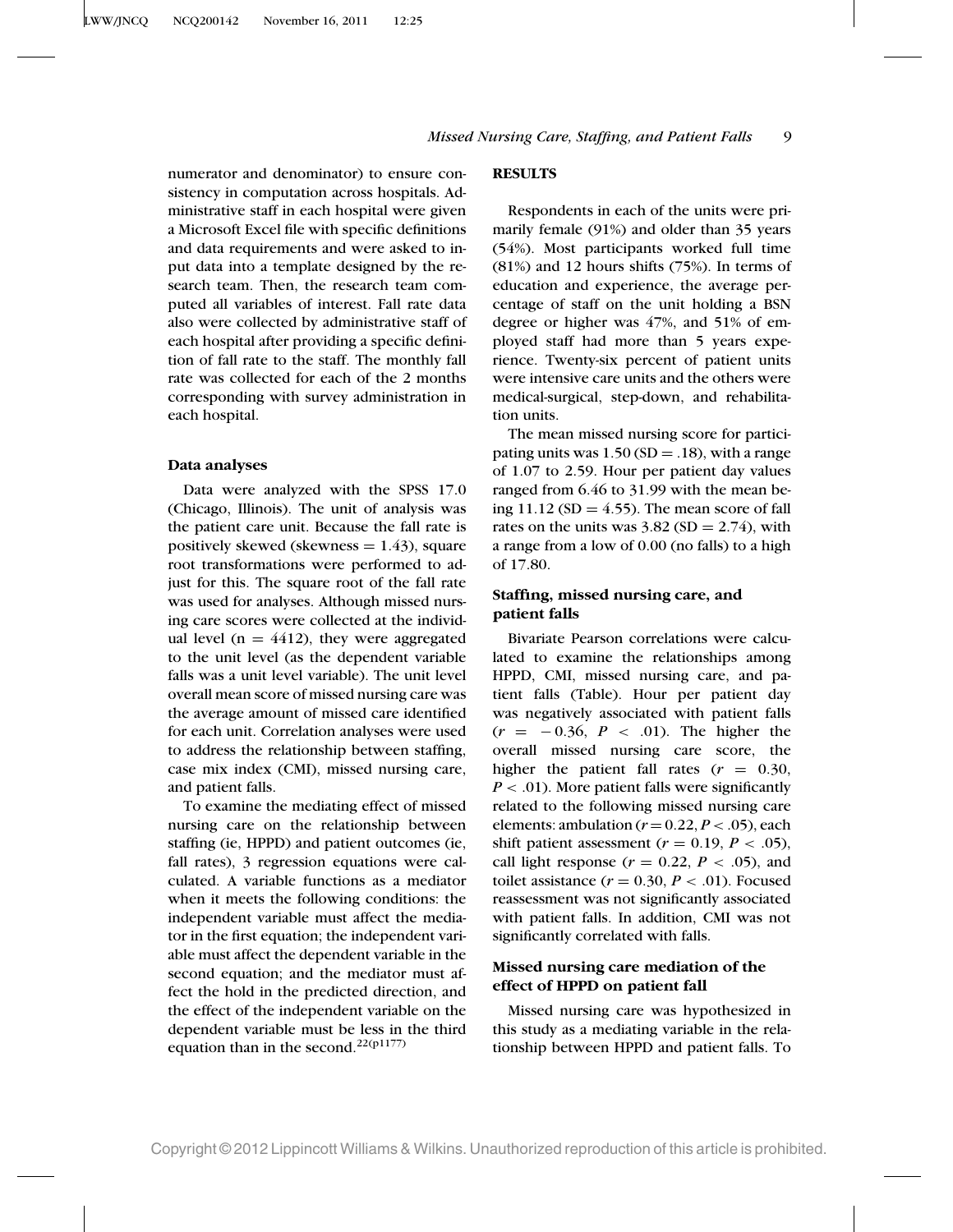| <b>Variables</b>                     | 1 | 2                  | 3 | 4                 | 5                 | 6                 | 7                 | 8                                               | 9                 |
|--------------------------------------|---|--------------------|---|-------------------|-------------------|-------------------|-------------------|-------------------------------------------------|-------------------|
| 1. Patient falls                     |   | $ -0.36^b$ $-0.19$ |   | 0.30 <sup>b</sup> | $0.22^a$          | $0.19^{\rm a}$    | 0.16              | $0.22^a$                                        | $0.30^{b}$        |
| 2. HPPD                              |   |                    |   | $0.64^b - 0.26^b$ | $0.00\,$          |                   |                   | $-0.01$ $-0.15$ $-0.38^{\circ}$ $-0.41^{\circ}$ |                   |
| 3. CMI                               |   |                    |   | $-0.13$           | $-0.00$           | 0.05              | $-0.13$           | $-0.23^a - 0.17$                                |                   |
| 4. Missed nursing care               |   |                    |   |                   | 0.66 <sup>b</sup> | 0.63 <sup>b</sup> | 0.70 <sup>b</sup> | 0.76 <sup>b</sup>                               | 0.86 <sup>b</sup> |
| 5. Ambulation                        |   |                    |   |                   |                   | 0.11              | 0.13              | 0.40 <sup>b</sup>                               | 0.50 <sup>b</sup> |
| 6. Each shift patient<br>assessments |   |                    |   |                   |                   |                   | $0.71^{\rm b}$    | $0.22^a$                                        | $0.45^{\rm b}$    |
| 7. Focused reassessment              |   |                    |   |                   |                   |                   |                   | 0.41 <sup>b</sup>                               | 0.50 <sup>b</sup> |
| 8. Call light response               |   |                    |   |                   |                   |                   |                   |                                                 | $0.65^{\rm b}$    |
| 9. Toilet assistance                 |   |                    |   |                   |                   |                   |                   |                                                 |                   |

**Table.** Staffing, Missed Nursing Care, and Patient Falls: Correlation Matrix

Abbreviations: CMI, case mix index; HPPD, hours per patient day.

satisfy the requirements for mediation, 3 variables were computed. To establish mediation, the following conditions must be satisfied: (a) HPPD must affect missed nursing care in the first equation; (b) HPPD must affect patient falls in the second equation; and (c) missed nursing care must affect patient falls in the third equation. Then, if these conditions are met, the effect of HPPD on patient falls must be less in the third equation than in the second equation, thus establishing mediation.

In equation 1, missed nursing care, the mediator variable, was regressed on the predictor variable, HPPD. As noted in the Figure, results indicated that HPPD was significantly associated with missed nursing care  $(F_{1,120} = 8.46)$ ,  $P = .004$ ). Hour per patient day explained 6.7% of the variance in missed nursing care.

In equation 2, patient fall, the outcome variable, was regressed on the predictor variable, HPPD. Hour per patient day was significantly associated with patient fall  $(F_{1,115} = 17.20,$  $P < .001$ ). Hour per patient day explained 13.0% of the variance in patient falls.

In the final equation, patient fall, the outcome variable, was regressed on both the predictor variable (HPPD) and the mediator variable (missed nursing care). Missed nursing care negatively affected patient falls

 $(t = 2.49, P = .014)$ , explaining 9.2% of variance in patient falls. With missed nursing care present, the proportion of variance of patient falls accounted for by HPPD was reduced from 13.0% (second equation) to 8.3% (third equation), and the standardized regression coefficient was decreased from − .36 to − .30 from the second to third equation. Thus, the reduced direct association between HPPD and patient falls when missed nursing care was in the model supported the hypothesis that missed nursing care was at least 1 of the mediators in the relationship between HPPD and patient falls.

# **DISCUSSION**

The results of this study demonstrate that the level of nurse staffing predicted patient falls. This supports the findings of previous studies which have reported that higher staffing levels lead to fewer patient falls.<sup>16-18</sup> It also reinforces our earlier findings that staffing levels predict the amount and type of missed care.23

Missed nursing care was also found to mediate the relationship between staffing levels and falls. The effect of staffing levels

 ${}^{a}P$  < .05.

 $b$ *P* < .01.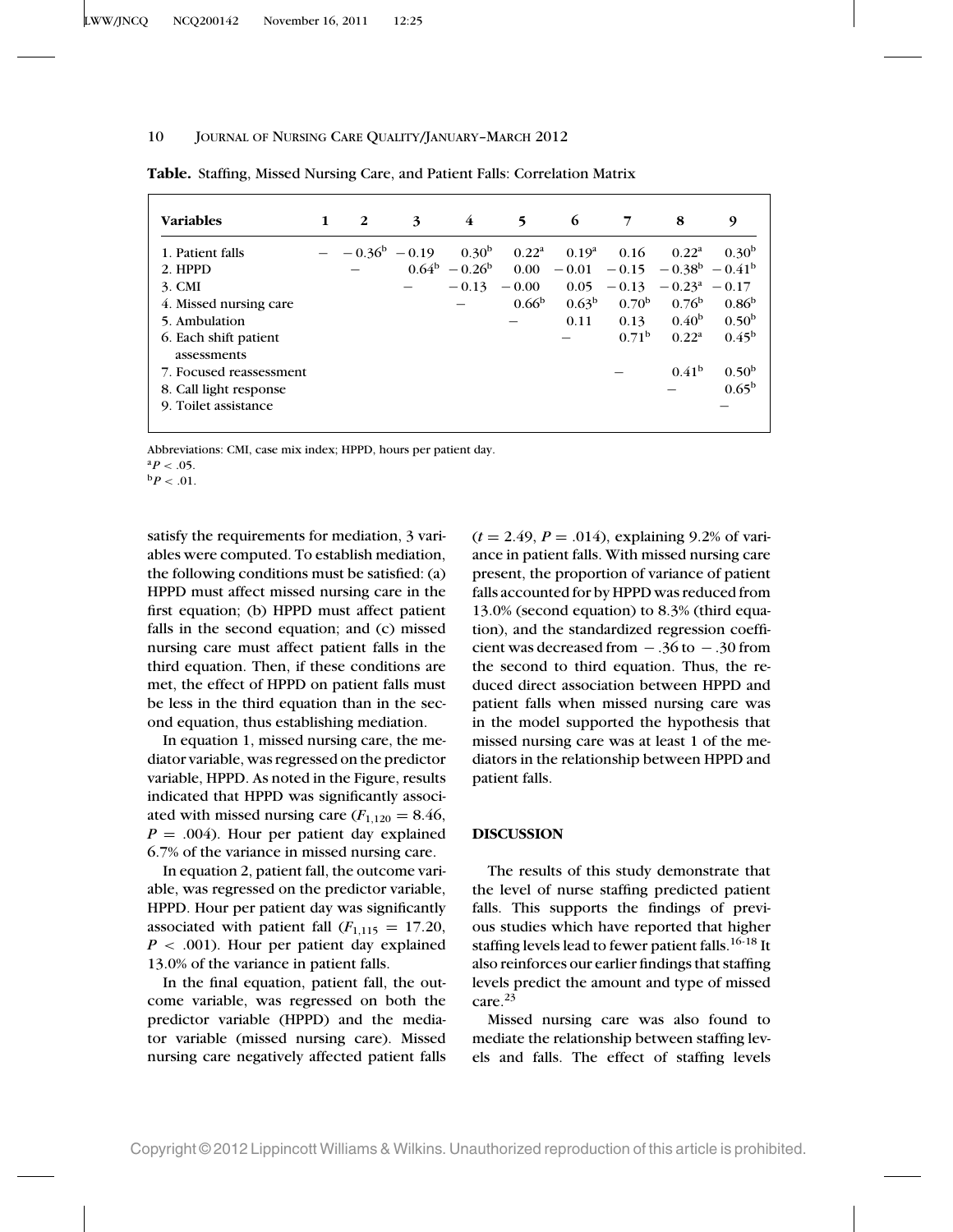

**Figure.** Test of the mediation model with regression analyses.

on fall rates is lessened when standard nursing care is completed (ie, no missed care, specifically ambulation, patient assessments each shift, focused reassessment, call light response, and toilet assistance). This suggests that one method of preventing patient falls is to devise methods whereby nursing staff complete standard nursing care more so than adding staff. It also could indicate that the mindfulness of the staff (ie, completing standards of care) is a critical factor for achieving improved outcomes, as opposed to specific fall-prevention strategies, such as alert signs, wristbands, and/or signage above the bed.

For example, ambulation has been found to correlate significantly with patient falls. One study by Fisher and colleagues<sup>24</sup> found that exercise (ambulation) was highly correlated with patient falls. $^{24}$  In addition, updated guidelines of the American Geriatrics Society and the British Geriatric Society on preventing falls in elderly patients include exercise for balance, gait, and strength training as a key recommendation.<sup>25</sup> Early ambulation also has been shown to reduce length of stay. $24$ 

The fact that previous studies have identified ambulation as an element of care that is frequently missed suggests that this nursing action may be particularly critical to falls prevention.<sup>14</sup> Further studies that examine the predictive relationship between specific elements of missed care elements and patient falls are needed to gain a better understanding of these relationships.

#### **Limitations**

This study is limited by the fact that it was confined to 11 hospitals in 2 states. This limits the generalizability of the study findings. However, this limitation is mitigated by the fact that we have found similar areas of missed care across hospitals. In addition, the measure of missed nursing care is based on perceptions of nursing staff.

# **IMPLICATIONS**

The findings from this study underline the importance of ensuring that required care is completed (ie, limit missed care) on a daily basis, thus potentially minimizing patient falls. Although nurse staffing levels affect patient fall rates, the level of impact is reduced when care is completed in its entirety. Further work must be done to assist nurses in completing necessary tasks such as ambulation, toilet assistance, patient assessments, and call light responses, which may or may not mean additional staff members. Strategies for assisting staff to complete all aspects of nursing care include checklists, computer reminders, and patient engagement. Until we more fully understand the process of nursing care and its relationships to patient outcomes, we will not be able to develop successful strategies to prevent adverse events such as falls. Hospital nursing staff need to conduct root cause analyses to determine the reasons for missing this care and develop interventions to ensure that standard nursing care is completed.